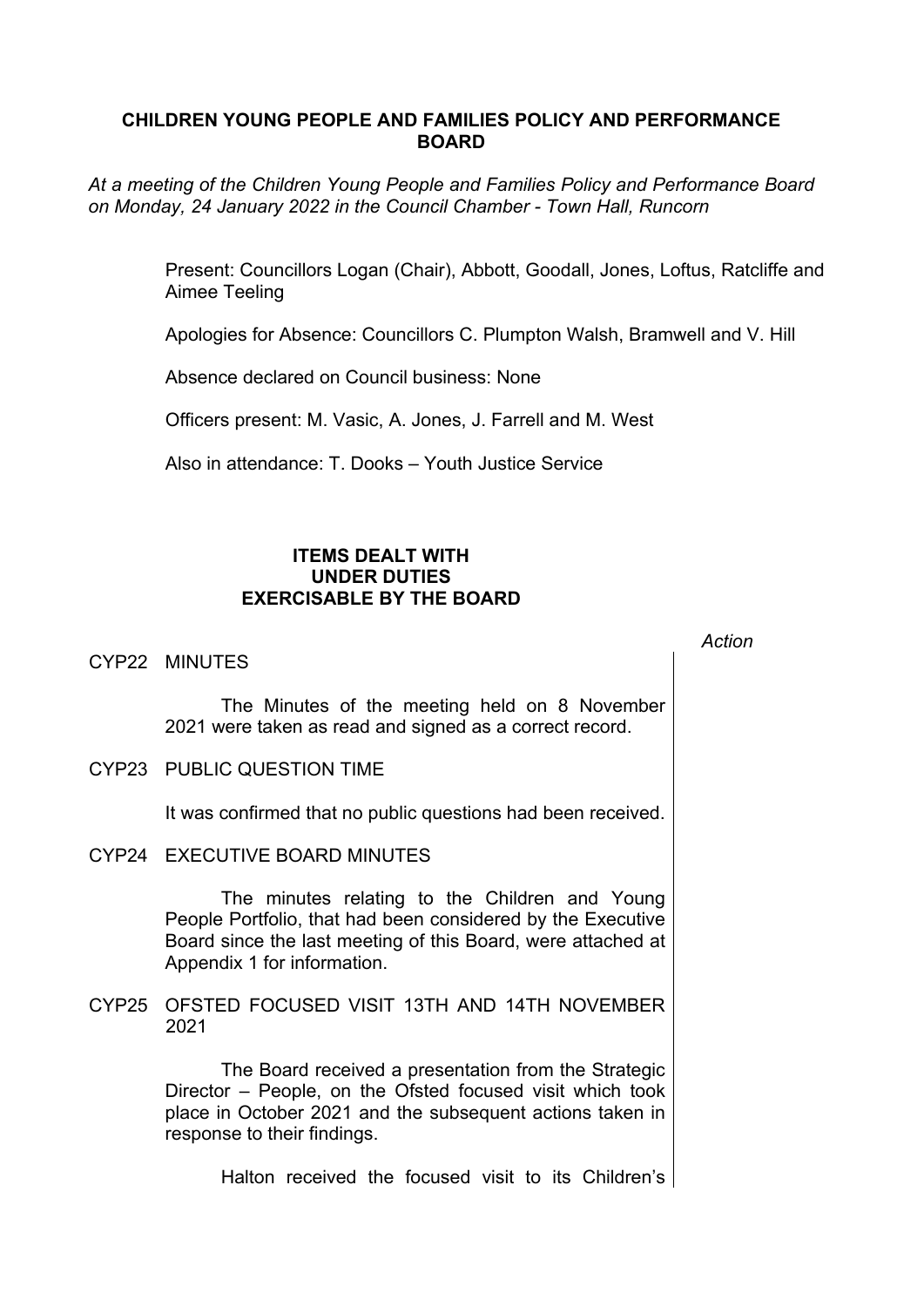Services Department on 13 and 14 October and inspectors looked at the arrangements for children in need, including those who were subject to a child protection plan. This visit was carried out in line with the Inspection of Local Authority Children's Services (ILACS) Framework, however the delivery model was adapted to reflect the Covid-19 context. Arrangements were made to deliver the visit effectively whilst working within national and local guidelines for responding to Covid-19.

The Board was advised that the Ofsted findings were published in a letter on 17 November 2021, and gave two Areas for Priority Action (APA's) as well as findings relating to Legal Access Meetings, Public Law Outline, Private Fostering and Homelessness.

The response to the findings in relation to the APA's were outlined to the Board, which included the establishment of a Children in Need Panel and an Improvement Board, the latter to oversee the implementation of the Improvement Plan being put in place, a draft of which had already been submitted to Ofsted.

It was noted that the Improvement Board would be presented with areas of progress; areas of concern; and areas of action. Actions in the Plan would be delivered operationally through the Children and Young People Service Improvement Meeting (CYPSIM).

Following the presentation, Members discussed with officers the following issues/areas:

- The shortage of social workers in Halton and in neighbouring authorities;
- What could be done to attract more social workers and retain the ones we have;
- The competitive nature of the profession, in that other local authorities had the same recruitment and retention difficulties;
- Better marketing and improving the Halton work offer for social workers and making Halton more attractive to potential staff;
- High caseloads of work and lack of skilled clerical support;
- Improving terms and conditions as well as pay;
- The increasing demand on the service;
- Staff evaluations, training and support; and
- Additional funding.

The Board conveyed their thanks and appreciation to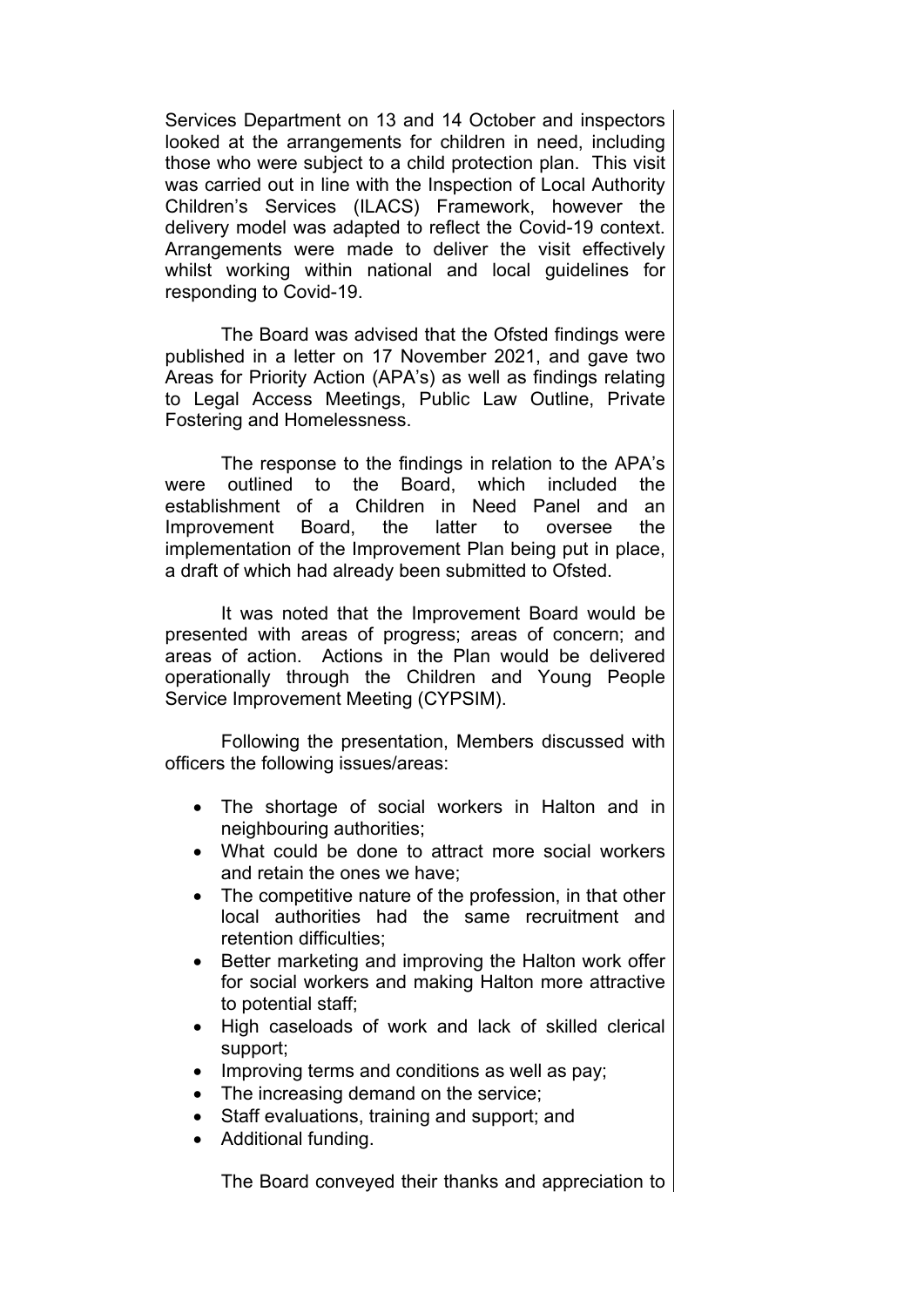|                   | social workers and other staff employed in these services. It<br>was agreed that the completed Improvement Plan would be<br>presented at the next meeting of the Board.                                                                                                                                                                                                                                                                                                                  |                    |  |
|-------------------|------------------------------------------------------------------------------------------------------------------------------------------------------------------------------------------------------------------------------------------------------------------------------------------------------------------------------------------------------------------------------------------------------------------------------------------------------------------------------------------|--------------------|--|
|                   | RESOLVED: That the Board                                                                                                                                                                                                                                                                                                                                                                                                                                                                 | Strategic Director |  |
|                   | 1) note the steps that have been taken and the role of<br>the Improvement Board; and                                                                                                                                                                                                                                                                                                                                                                                                     | - People           |  |
|                   | 2) agrees with the future reporting arrangements to this<br>Board.                                                                                                                                                                                                                                                                                                                                                                                                                       |                    |  |
| CYP <sub>26</sub> | HMI INSPECTORATE OF PROBATION<br>REPORT OF<br>CHESHIRE YOUTH JUSTICE SERVICE                                                                                                                                                                                                                                                                                                                                                                                                             |                    |  |
|                   | The Board considered a report which shared the<br>findings of an inspection of the Cheshire Youth Justice<br>Service (CYJS), led by HM Inspectorate of Probation.                                                                                                                                                                                                                                                                                                                        |                    |  |
|                   | Members were advised that the CYJS provided the<br>statutory services for children and young people who were<br>at risk of offending or had committed offences. CYJS is a<br>partnership of Halton, Warrington, Cheshire East and<br>Cheshire West Local Authorities (LA); Cheshire Police;<br>Cheshire Police and Crime Commissioner; the respective<br>clinical commissioning groups in each LA area; HM Court<br>and Tribunal Service (HMCTS); and the National Probation<br>Service. |                    |  |
|                   | The CYJS was subjected to a joint inspection led by<br>HM Probation Inspectorate and supported by Ofsted, the<br>Quality Commission and HM Inspectorate<br>Care<br>of<br>Constabulary and Fire Services in July 2021.                                                                                                                                                                                                                                                                    |                    |  |
|                   | Members received the findings of the inspection, the<br>full report was published in December 2021; this was<br>appended to the report. In summary, the overall judgement<br>was that CYJS was good, with three outstanding areas and<br>one area for improvement. An action plan to address four<br>recommendations that were made would be approved by the<br>Youth Justice Management Board in December, who would<br>monitor its progress.                                           |                    |  |
|                   | Members' welcomed the inspection report, the good<br>working practice around keeping people safe and joint<br>working with social workers. It was noted that to date,<br>Cheshire YJS had the highest overall rating score nationally<br>for a joint inspection.                                                                                                                                                                                                                         |                    |  |
|                   | RESOLVED: That                                                                                                                                                                                                                                                                                                                                                                                                                                                                           |                    |  |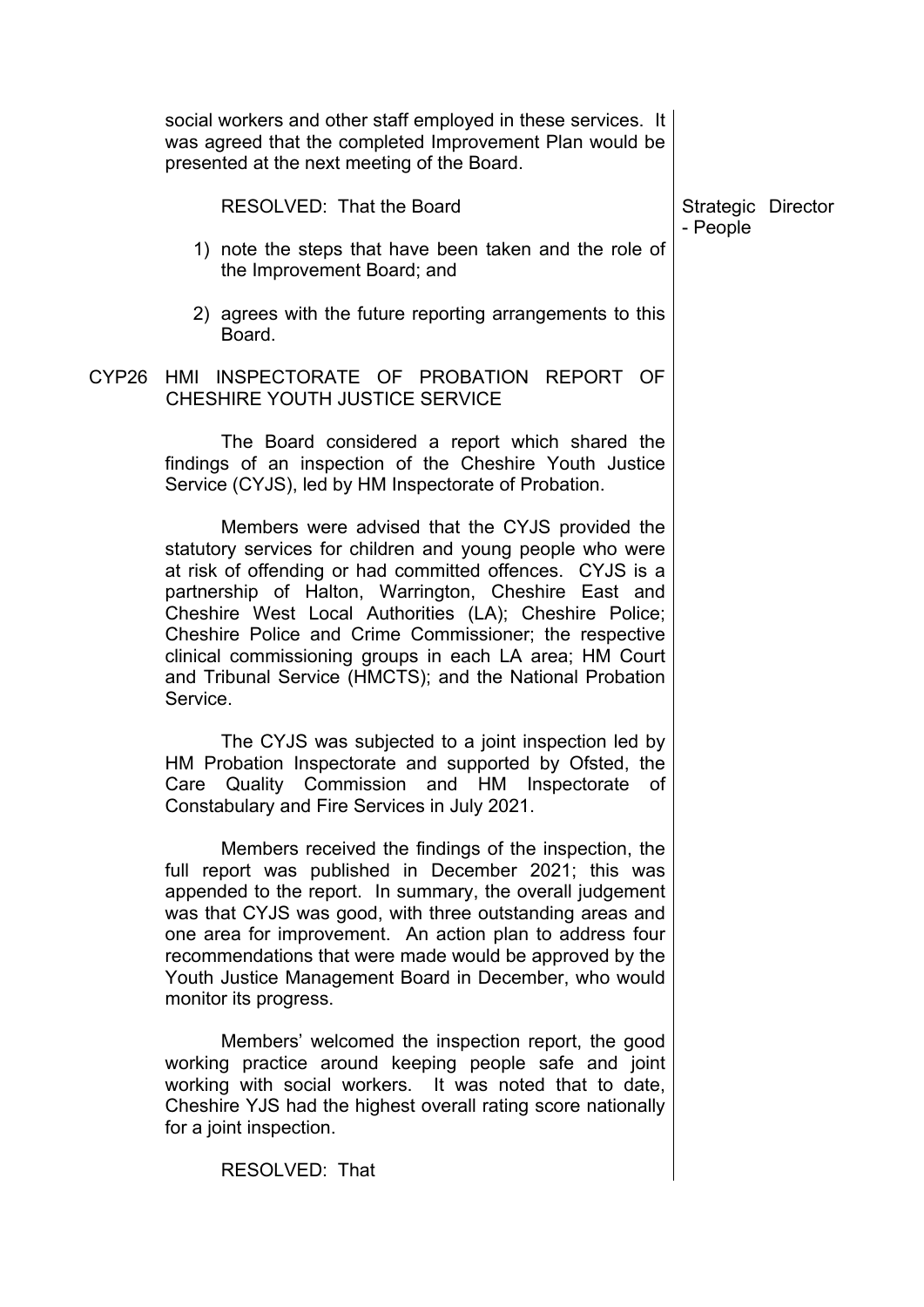- 1) the report be noted; and
- 2) the Board thanks the staff, partners, children and young people and their families; and volunteers for their contribution.

#### CYP27 SCHOOL IMPROVEMENT MONITORING AND BROKERING GRANT CONSULTATION

The Board considered a report of the Strategic Director – People, which shared a summary of the Department for Education (DfE) consultation regarding the DfE proposed changes to the Local Authority School Improvement Monitoring and Brokering Grant (SIMB) funding, and the role of the Local Authority in relation to School Improvement.

The DfE consultation *Reforming how Local Authorities' School Improvement Functions are Funded,* took place between 29 October and 26 November 2021. The areas of the consultation and its rationale were outlined in the report. The report also described the potential impact of this consultation paper on schools and wider LA services across the region.

The plan was to reduce the school improvement monitoring and brokering grant by 50% from 1 April 2022 and then fully remove the funding from 1 April 2023; the LA had opposed this. Members discussed the current grant funding that was available to Halton and the risks that a reduction in funding would pose, especially as Halton had a very high proportion of maintained schools.

It was reported that the outcome from the responses and plans following consultation moving forwards, were due to be published either late December 2021 or early in the New Year 2022. To date the feedback was still being analysed but it was expected soon.

| RESOLVED: That the Board                                                                                                    | Strategic Director<br>- People |  |
|-----------------------------------------------------------------------------------------------------------------------------|--------------------------------|--|
| 1) notes the key risks and issues which may arise from<br>this consultation if plans proposed do evolve; and                |                                |  |
| 2) will consider future proposals to new ways of working<br>with schools if this grant was reduced and/or fully<br>removed. |                                |  |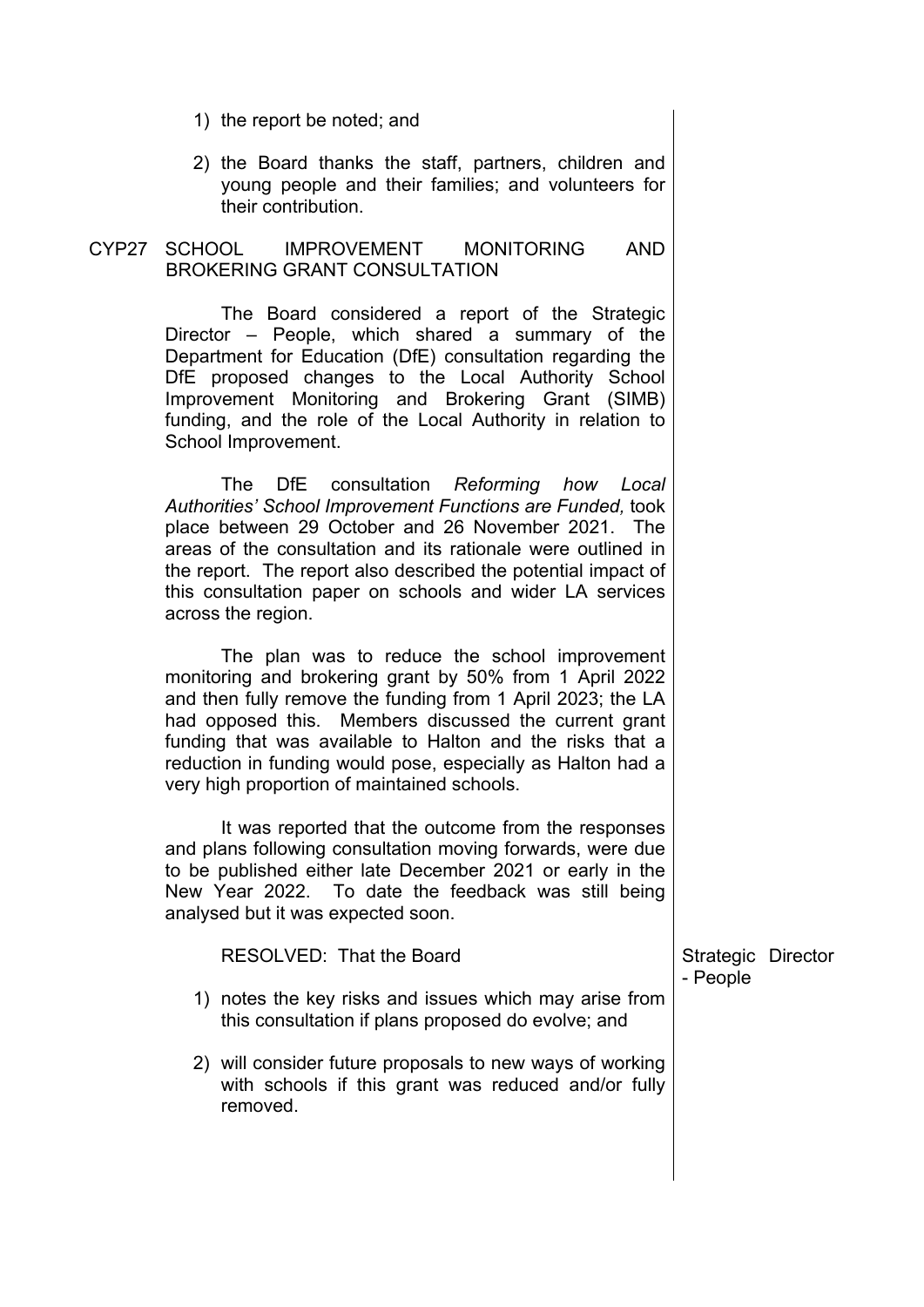#### CYP28 SEND STRATEGY 2021-25

The Board considered a report of the Strategic Director – People, advising them of the recently approved local area SEND (Special Educational Needs and Disabilities) Strategy for 2021-25; this was appended to the report.

It was reported that the SEND Code of Practice 2014 required statutory bodies in local areas to work together to meet the education, health and care needs of children and young people with SEND. The Halton SEND Strategy was a joint strategy under the governance of the Halton Health and Wellbeing Board and the Children's Trust, so was not the sole responsibility of Halton Borough Council to deliver. The Strategy had been co-produced in partnership with other statutory bodies from education and health, including schools and the CCG, as well as parent/carer and young peoples' representatives.

One Member challenged the 'inclusive' priority contained within the Strategy for children with EHCP's, stating that not all children coped in mainstream education. In response, it was commented that mainstream education would only be pursued for a child with an EHCP where appropriate. All placements were discussed at length before decided upon and periods of transition were taken into consideration, to ensure the needs of the child were met.

It was noted that the SEND Strategic Partnership had the overall responsibility for improving the outcomes, life chances, services and provision in relation to special educational needs and disabilities. They owned and oversaw the area's SEND strategy, to ensure that the outcomes were improving and objectives from the Strategy were being met.

RESOLVED: That

- 1) the report and presentation be received and comments made noted; and
- 2) annual progress updates on the delivery of the SEND Strategy be presented to the Board, to ensure that leaders remained informed and able to enquire and intervene as deemed necessary.

**Operational** Director Education, Inclusion and Provision